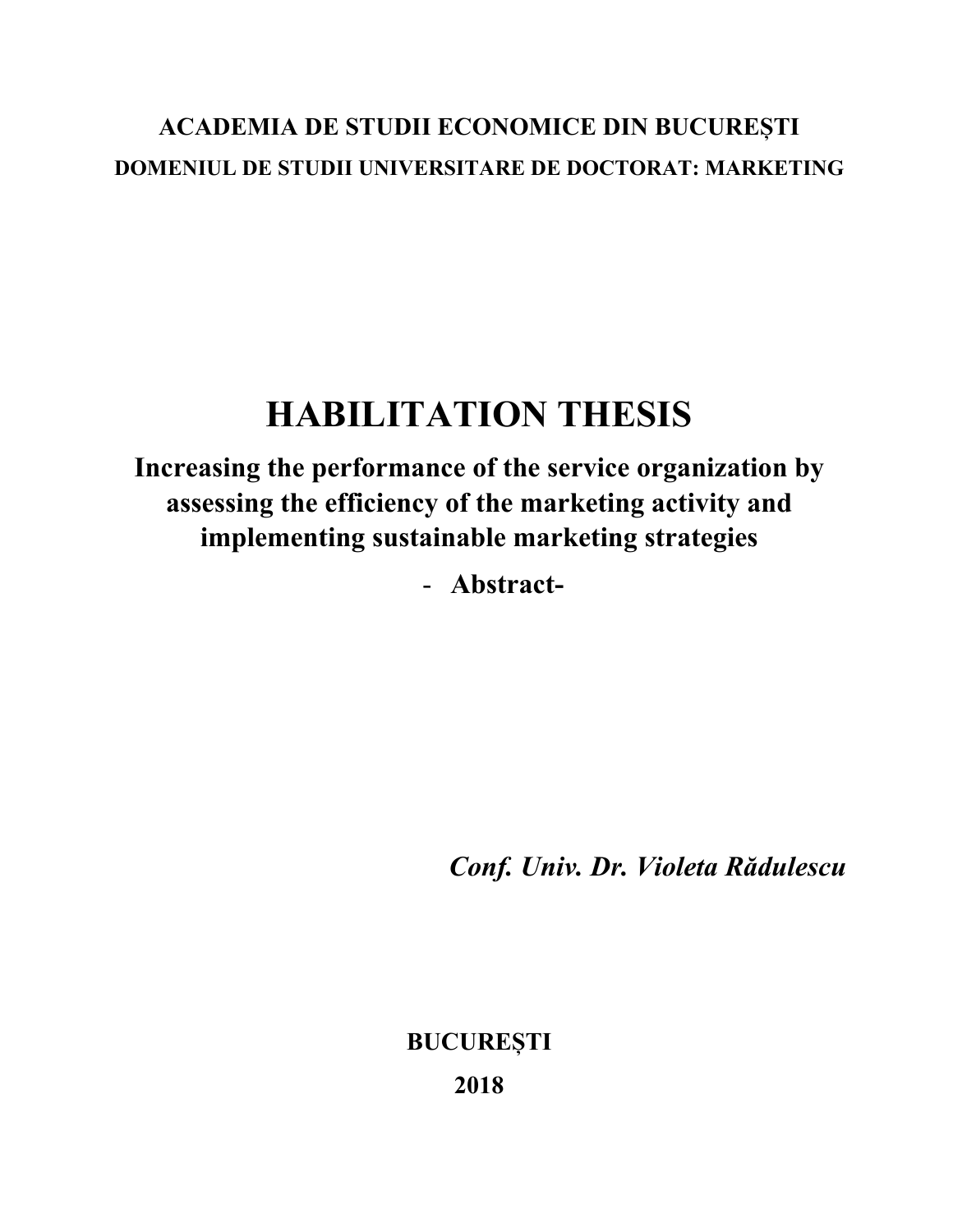The habilitation thesis entitled "Increasing the performance of the service provider by assessing the efficiency of marketing and implementing sustainable marketing strategies," presents in a succinct and documented manner the main contributions and scientific results obtained by the author in scientific and teaching research , after completing the PhD thesis titled "Marketing in the field of health services in Romania in the context of integration in the European Union" in the field of Marketing, as well as the evolution and future directions of the academic, scientific and professional career development.

The paper is structured in two parts. The first part of the thesis presents the main contributions and results obtained in the scientific and didactic research, the evolution, the current stage and the future trends of the development of literature and marketing practice, especially in the field of services marketing, marketing efficiency and sustainable behavior of the organization, in order to increase its performance in the reference market. Taking into account the polarization of scientific concerns after obtaining the title of doctor, on three areas of interest, within the empowerment thesis they were grouped and presented in three sections, each comprising the contribution to the knowledge stage in the field, as well as the practical implications for the specialists from the Romanian business environment.

**The first chapter** presents the results of researches and studies conducted in the field of service marketing, highlighting the theoretical and practical considerations regarding the application of marketing in the services sector in general, with particularization in certain service areas, especially on health services. Thus, within the chapter are presented the different points of view, approaches and theories in the literature, referring to the concept and characteristics of the services, market peculiarities and characteristics of the service consumer behavior, the main strategic marketing options of a service provider, in order to gain competitive advantage and performance in the market where it operates.

Because the concerns regarding the adoption and implementation of marketing in the field of health services continued after obtaining the title of doctor, within the chapter, a subchapter is dedicated to highlighting the main particularities of the application of marketing in this field, the opportunities and limits of the theory and the marketing practice.

The approach to service marketing was not only theoretical, but the scientific concerns also focused on designing and conducting marketing research in the field. Although there are a number of methods, techniques and marketing concepts common to all services, due to their heterogeneity,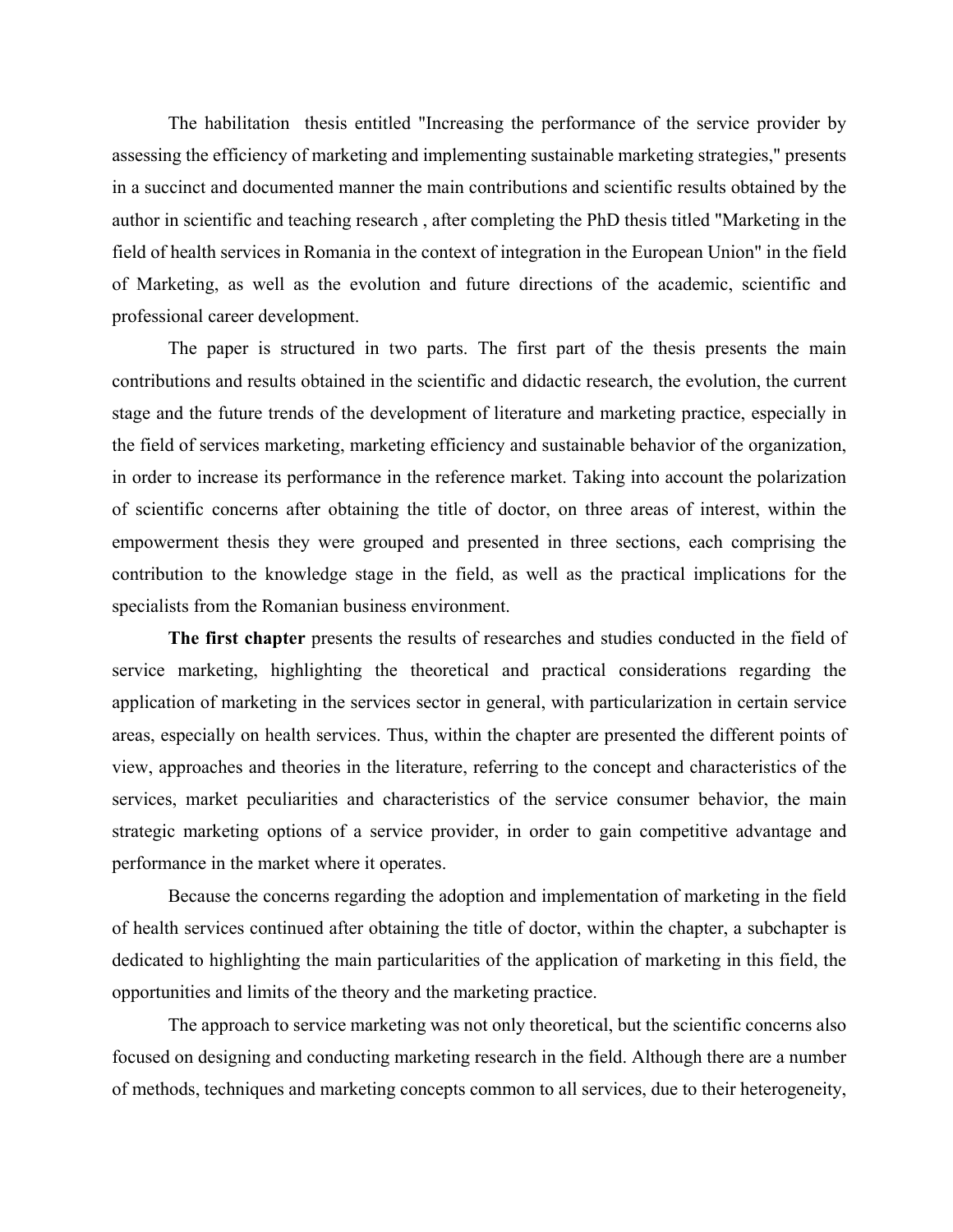in the literature, new methods and techniques have been developed and developed for each service, which has led to the emergence of specializations of service marketing. In the scientific papers published, as well as in the researches carried out, I have tried to highlight some particularities of applying marketing in areas such as: financial-banking, education, health.

At the end of the chapter, the conclusions of the most relevant researches and their managerial implications are presented. The research aimed at studying the behavior of the Romanian consumer of services and the image of different services among consumers. In essence, results of researches focused on: the behavior of the Romanian consumer of health services, the image of the health and education services determined by the opinion on the various attributes describing the service, the quality of the university educational services through the adaptation to the labor market, the role of the staff in the insurance service quality and the implementation of internal marketing strategies in the banking field.

**The second chapter** contains the synthesis of the achievements and the scientific contributions on the second area of interest, the study of the efficiency of the marketing activity, using, for the evaluation and analysis of the strategic marketing planning of the organization, the marketing audit. It is an important tool for measuring the value, risk and effectiveness of marketing efforts. It is seen in the literature as distinct from the research of primary and secondary data sources, and contributes to a great extent to the organization's efforts to obtain data about its performance and future perspective through the past and present.

Chapter two focuses on the conceptual clarification of the marketing audit and its component elements, namely, the specification of the role and place of the marketing audit in the strategic planning, the identification of the specific techniques, methods and indicators that can be used analyze the organization's external marketing environment, the marketing objectives and strategies implemented, the methods by which the productivity of the marketing activity can be measured.

At the end of the chapter are also presented the conclusions of marketing researches conducted among the Romanian companies regarding the role of marketing audit in increasing the performance of the organization, starting from the existence of a marketing structure in the organization, awareness of the importance of the audit in measuring the marketing performance, the main indicators can be used to meet the marketing audit objective, employees' perception of conducting a marketing audit within the organization.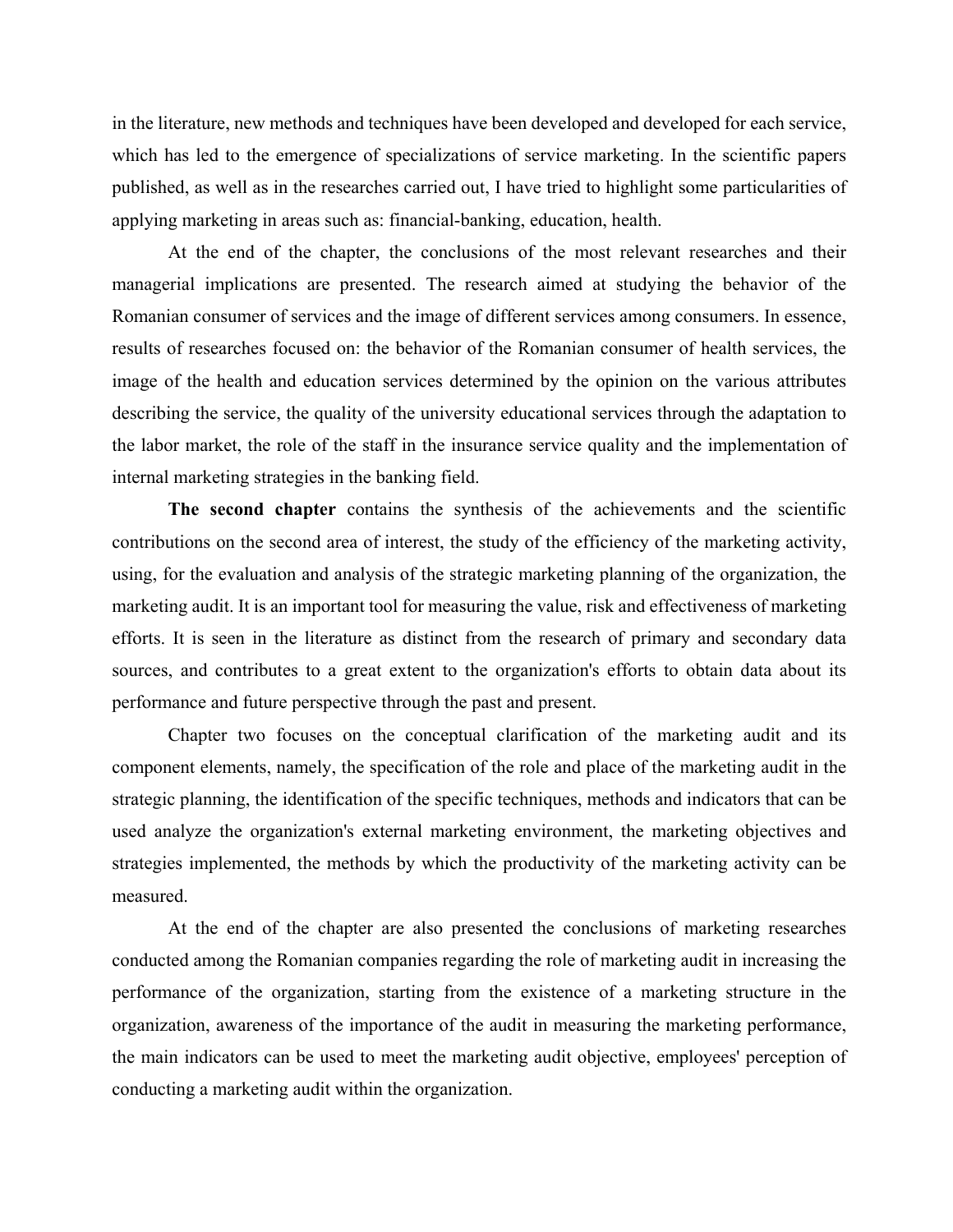**Chapter 3** presents the theoretical contributions and the conclusions of the studies, the third research direction, sustainable marketing and social responsibility. The adoption of sustainable behavior by the organization implies, on the one hand, the adoption of marketing strategies that minimize the impact of the company's activity on the environment and, on the other hand, its involvement in the problems of the community in support of certain causes ecological and social.

The chapter focuses on clarifying the concepts of sustainable marketing and social responsibility, identifying sustainability opportunities by the organization according to managers' knowledge and motivation, marketing strategies that can be adopted in product and packaging, price, distribution and promotion to reduce the impact on the environment and to increase the quality of life, on the sustainability of non-profit organizations and their role in promoting sustainable behavior.

The chapter concludes with the synthesis of the conclusions and managerial implications of the researches carried out in this field. At the application level, the most important results specific to this research direction are: the criteria taken into account in identifying sustainability opportunities, knowledge and information on environmental issues and market orientation, sustainable development and social involvement, factors that influence the sustainability of organizations non-profit, the perception of the Romanian consumers about the ecological packaging and their role in the formation of a sustainable behavior.

The second part of the habilitation thesis presents the evolution of academic, scientific and professional careers on 4 major directions: continuous professional training; didactic activity and directions for improving the competences in the teaching field; the research done so far and the objectives that I envisage in the coming period; scientific contribution and professional prestige, now and in the future.

In this part of the thesis, I am reviewing my professional training, since the graduation of the Faculty of Commerce, Marketing Specialization, in 1998, until now, the evolution of my teaching career in my 19 years of activity, with reference to the teaching activity , the materials published as support for the didactic act, the involvement in guidance and coordination activities, as well as administrative activities at the level of the Department and the Faculty of Marketing, the research activity, by participating as a member of the research grants teams, as well as by in projects funded by the European Social Fund, scientific activity and national and international visibility.